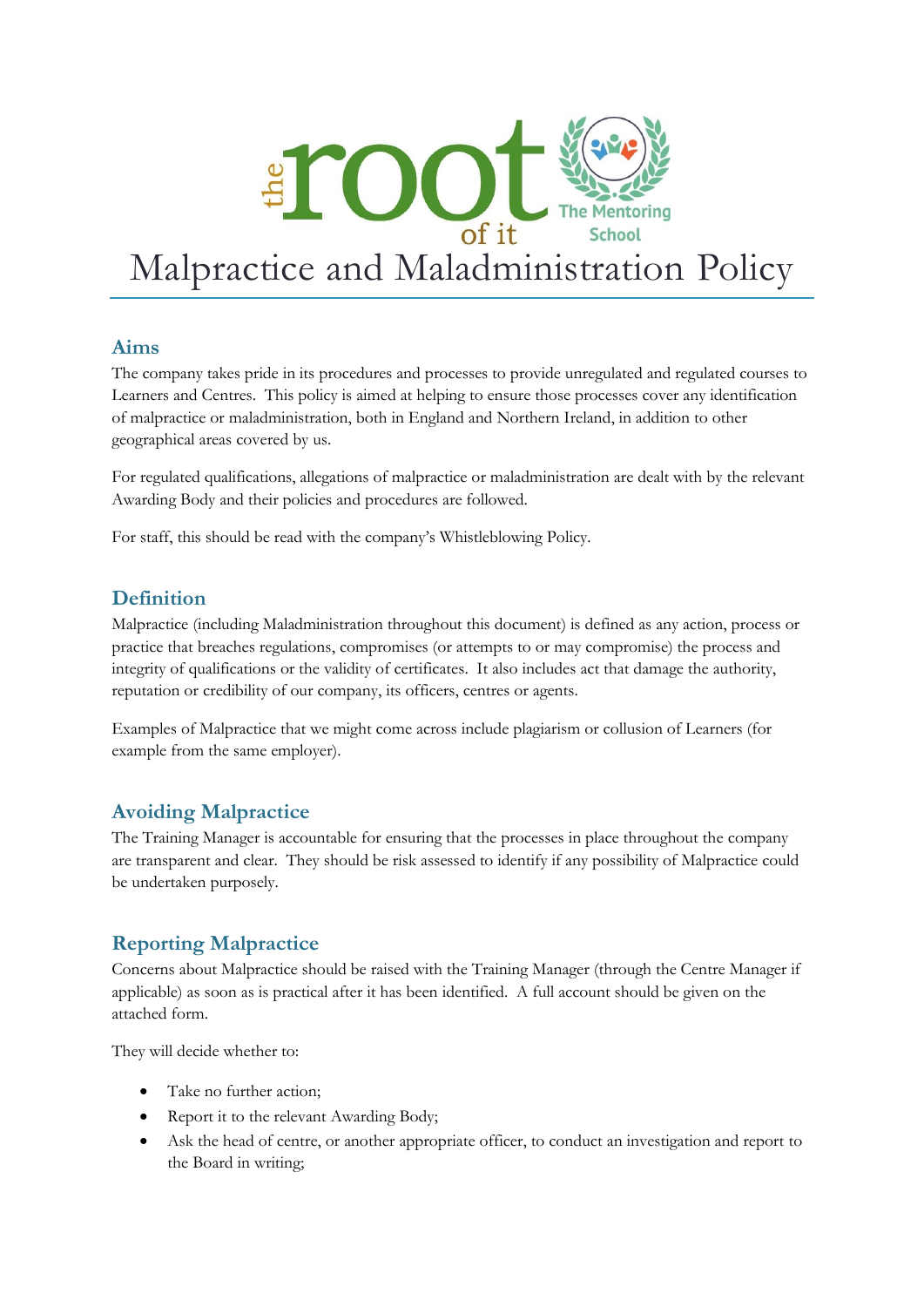• Investigate the matter directly.

They may also consider reporting the allegation to the police, regulators or other authorities if appropriate.

In the unlikely event of it concerning the Training Manager, then the Chair of Governors should be contacted, they will appoint the Board Chairperson or an Independent Person to undertake the investigation.

#### **Concerns relating to a regulated qualification**

Concerns about malpractice or maladministration of a regulated qualification will be reported immediately to the appropriate awarding body (ies). Initially this will be done by phone and followed up by email.

The awarding body and the Training Manager will agree between them the next steps, which may include The Mentoring School carrying out an investigation as described below or the awarding body undertaking their own investigation. The outcomes of any malpractice or maladministration investigations relating to a regulated qualification undertaken by The Mentoring School will be reported to the awarding body as per the report to the board requirements below. The Training Manager and awarding body will then discuss an appropriate way forward.

When liaison with Ofqual is required, the awarding body will follow their process for this communication.

#### **Investigations carried out by the Head of Centre or other appointed person**

It is expected that in the normal course of events, the Head of Centre will deal with the investigation in accordance with the timescales set by us. Their role will be to establish, as best they can, the facts leading to the situation and report them to us.

If they delegate it to a senior member of staff, the Head of Centre still holds the responsibility for the investigation within the timeframes set by us. Where this delegation could lead to a conflict of interests, the Head of Centre should not delegate this to the manager of the section or department. If there are still concerns, the Head of Centre must discuss this with us.

The investigation should seek to find out the full facts and circumstances of the alleged malpractice. The accused individuals are entitled to a copy of the documents (redacted names if necessary) – see the Rights of the accused individual below.

If the person conducting the investigation seeks to interview a Learner, it may be appropriate for them to be accompanied by an appropriate adult if they are under 18 or vulnerable.

If the person conducting the investigation seeks to interview a member of centre staff, then this must be undertaken in accordance with the centre's disciplinary policies. This may be done over the telephone and the interviewee may be required to provide a written statement. The involvement of legal advisors is not necessary where there is no allegation of criminal behaviour.

However, if any party wishes to be accompanied, for example by a solicitor or trade union official, the other parties must be informed beforehand to give them the opportunity to be similarly supported. The person accompanying the interviewee should not take an active part in the interview, in particular he/she is not to answer questions on the interviewee's behalf. We will not be liable for any professional fees incurred. The Head of Centre is required to make available an appropriate venue for such interviews.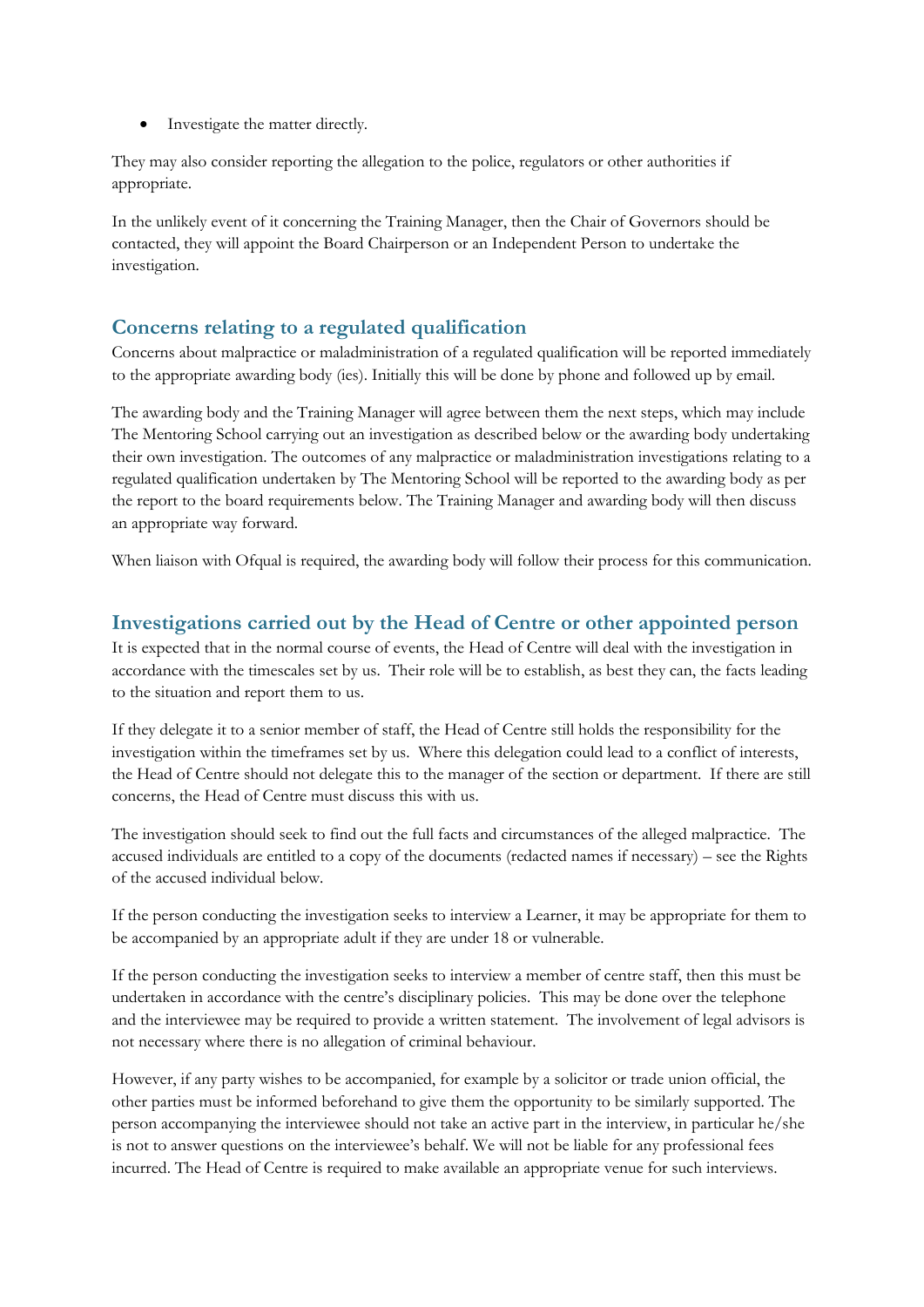Interviews may also be conducted over the telephone. Individuals involved may be requested to provide a written statement.

# **Investigations carried out by us**

There may be times when we may deem it necessary to undertake the investigation themselves. These will follow the procedures set out for Head of Centres, with the following additions.

We will not normally withhold from the head of centre any evidence or material obtained or created during the course of an investigation into an allegation of malpractice.

However, it may do so where this would involve disclosing the identity of an informant who has asked for his/her identity to remain confidential. In such cases, we will provide the evidence and material and will withhold information that would reveal the person's identity, and will explain why the withheld information cannot be provided.

Any material or evidence not provided to the head of centre will not be provided to a Malpractice Committee and will not be considered when deciding whether an allegation of malpractice is proven or not.

#### **Rights of the accused individual**

Where it is believed that there is sufficient evidence to implicate an individual(s), then the Head of Centre must:

- Ensure the individual is informed (preferably in writing) of the allegation made against him or her;
- know what evidence there is to support that allegation;
- know the possible consequences should malpractice be proven;
- have the opportunity to consider their response to the allegations (if required);
- have an opportunity to submit a written statement;
- be informed that he/she will have the opportunity to read the submission and make an additional statement in response, should the case be put to the Malpractice Committee;
- have an opportunity to seek advice (as necessary) and to provide a supplementary statement (if required); be informed of the applicable appeals procedure, should a decision be made against him or her;
- be informed of the possibility that information relating to a serious case of malpractice may be shared with other awarding bodies, the regulators, the Police and/or other bodies (such as the National College for Teaching and Leadership) as appropriate.

# **The report to the Board**

The report to the Board must include:

- a statement of the facts, a detailed account of the circumstances of the alleged malpractice, and details of any investigations carried out by the centre;
- $\bullet$  the evidence relevant to the allegation, such as written statement(s) from the invigilator(s), assessor, internal verifier(s) or other staff who are involved;
- written statement(s) from the candidate(s);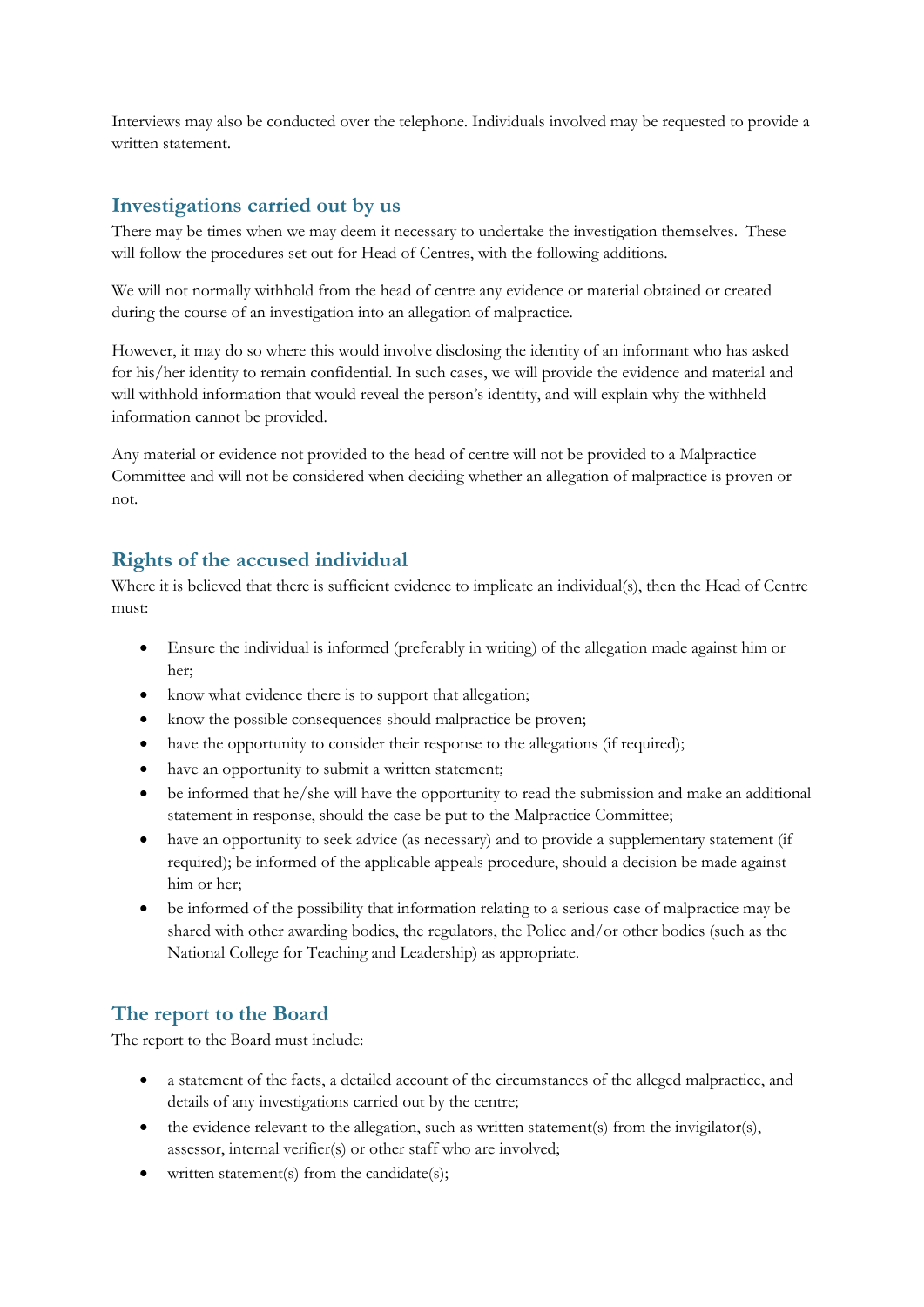- any exculpatory evidence and/or mitigating factors;
- information about the centre's procedures for advising candidates and centre staff of the awarding bodies' regulations;
- any work of the candidate and any associated material (e.g. source material for coursework) which is relevant to the investigation.

#### **The Malpractice Committee**

If there is evidence of Malpractice, the Board may then appoint an individual or a Malpractice Committee (both are referred to as the Malpractice Committee) to determine the outcomes. This will comprise of one to three staff members and/or Governors, depending on the complexity of the case, independence, availability and also timescales for the Committee – the Chair of the Governors will make the final decision on the size of the Committee.

Their meetings are confidential and the accused individuals, centres or representatives have no right to attend. All members of the Malpractice Committee will confirm that they are independent of the case, any member having a personal involvement or knowledge will be excluded from the case.

The Malpractice Committee are to remain independent of those who did the investigating and those who have an interest in the outcome. The Committee are to review the evidence that is directly relevant to the case and which has been shared with the accused parties. Any redacted information is to be redacted for both sides.

The Committee will decide by a majority vote on each case of suspected or alleged malpractice taking into account all available evidence and patterns of behaviour. They will decide if:

- 1. Malpractice has occurred;
- 2. Whether sanctions should apply.

The Committee will then communicate the outcome and any sanctions in writing to the Head of Centre, it is their responsibility to ensure they communicate to individuals.

The Malpractice Committee will also give outcomes to ensure that any Learners who have been affected, through no fault of their own, are protected. They may also give recommendations to adjust policies or procedures to ensure the Malpractice cannot reoccur.

#### **Sanctions and penalties**

*Including those issued by awarding bodies*

#### **Centres**

Sanctions against Centres can include:

- A written warning;
- An action plan;
- Additional monitoring;
- Restrictions on course/qualification delivery or assessment;
- Invigilation of course/qualification delivery or assessment;
- Suspension of learner registrations for a time;
- Suspension of certificate for a time;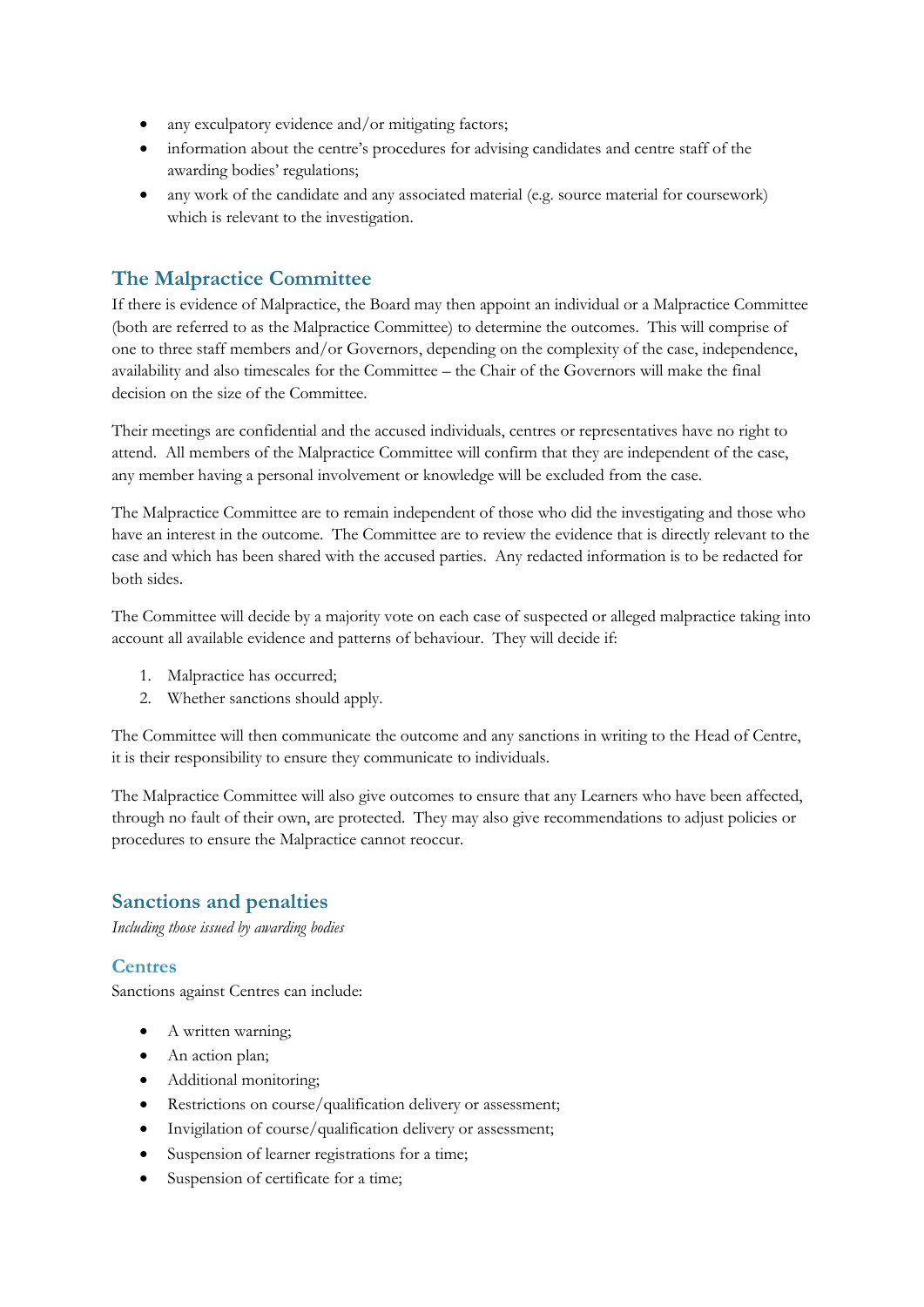- Withdrawal of approval for specific qualifications;
- Withdrawal of centre recognition.

#### **Individuals**

Sanctions against individuals (including Centre Staff and our Staff) can include:

- A written warning;
- An action plan;
- Additional monitoring;
- Additional training;
- Special conditions;
- Suspension for a set period of time;
- Dismissal.

#### **Learners**

Sanctions against learners can include:

- A warning;
- Loss of marks for a section;
- Disqualification from the course/qualification;
- Disqualification from all courses/qualifications;
- A period of debarment.

# **Appeals**

Please see the Appeals Policy.

# **Review**

This policy will be reviewed biannually.

December 2019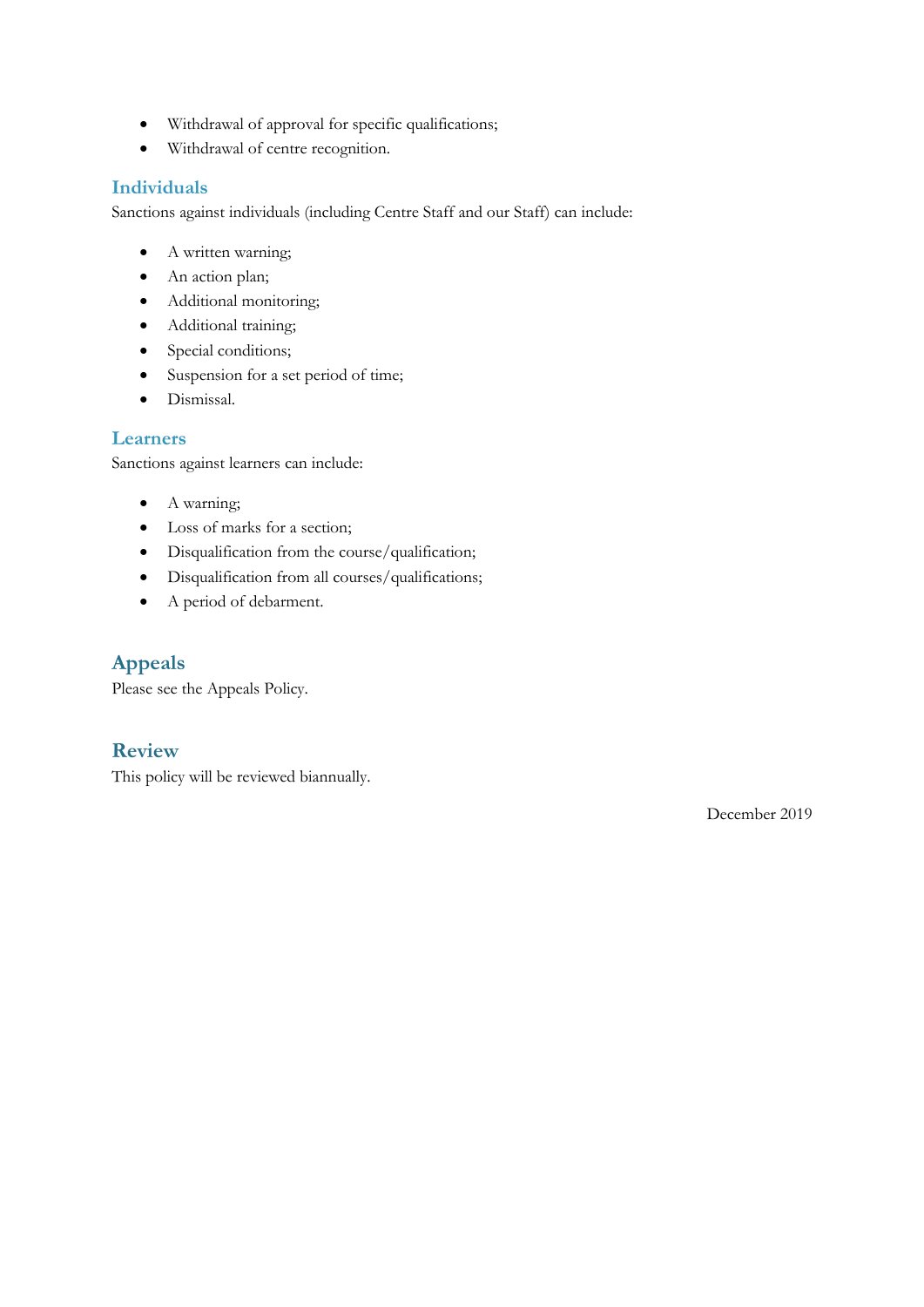# **Malpractice and Maladministration Reporting Form**

To be completed and returned to [richard.curtis@rootofit.com](mailto:richard.curtis@rootofit.com)

| Name:                                                               | Centre name: |
|---------------------------------------------------------------------|--------------|
| Address:                                                            |              |
| Phone:                                                              | Email:       |
| Trainer:                                                            |              |
| Training dates:                                                     |              |
|                                                                     |              |
| Qualification/unit:                                                 |              |
|                                                                     |              |
|                                                                     |              |
| Please describe as fully as possible the practice you are reporting |              |
|                                                                     |              |
|                                                                     |              |
|                                                                     |              |

Describe any steps you (or your centre) have put in place (for Centres, please describe how Centre Management will be investigating the matter)